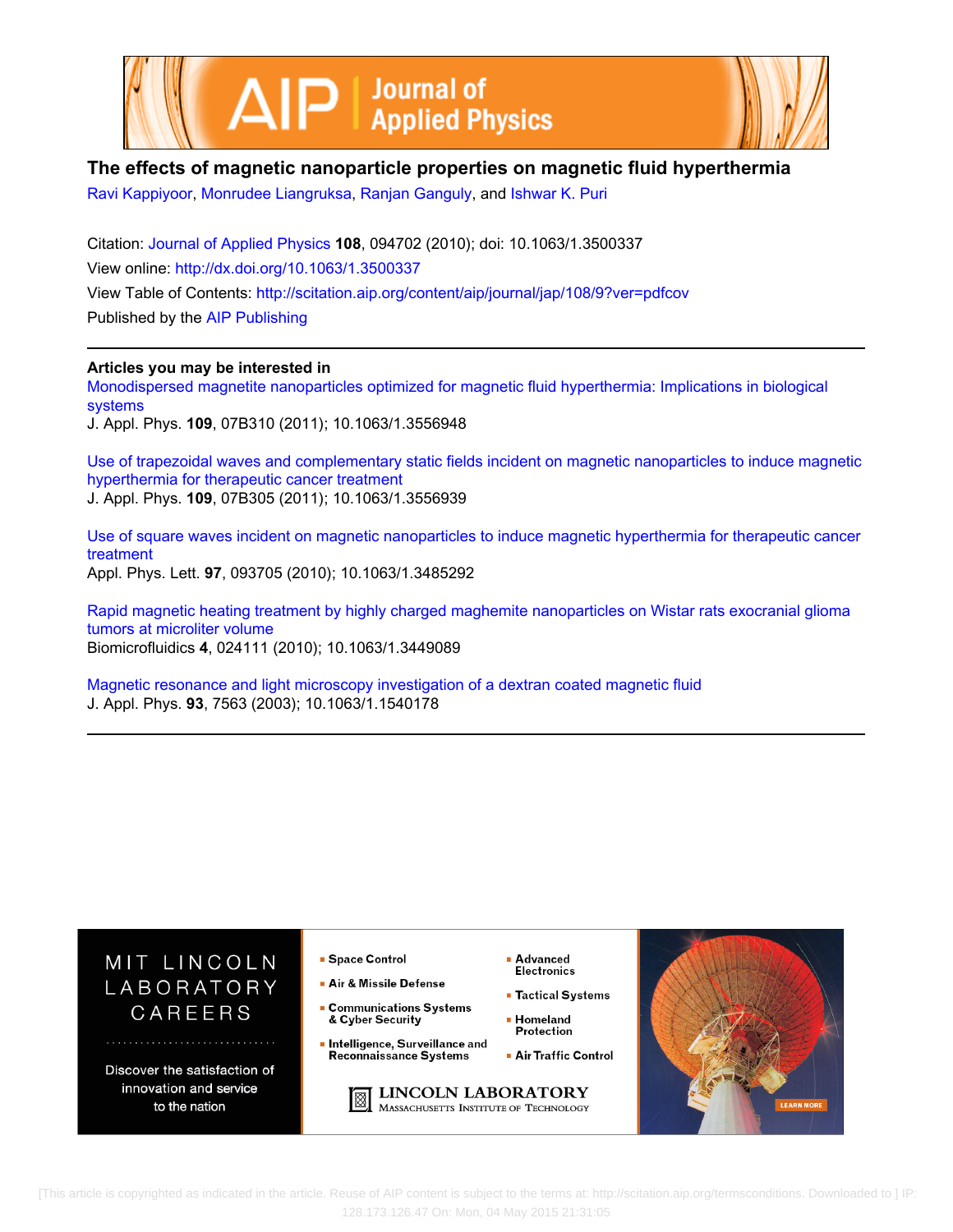# **[The effects of magnetic nanoparticle properties on magnetic fluid](http://dx.doi.org/10.1063/1.3500337) [hyperthermia](http://dx.doi.org/10.1063/1.3500337)**

Ravi Kappiyoor,<sup>1</sup> Monrudee Liangruksa,<sup>1</sup> Ranjan Ganguly,<sup>2</sup> and Ishwar K. Puri<sup>1,a)</sup><br><sup>1</sup>Department of Engineering Science and Mechanics, Virginia Polytechnic Institute, State University, *Blacksburg, Virginia 24061, USA* 2 *Department of Power Engineering, Jadavpur University, Kolkata 700098, India*

(Received 3 June 2010; accepted 8 September 2010; published online 10 November 2010)

Magnetic fluid hyperthermia (MFH) is a noninvasive treatment that destroys cancer cells by heating a ferrofluid-impregnated malignant tissue with an ac magnetic field while causing minimal damage to the surrounding healthy tissue. The strength of the magnetic field must be sufficient to induce hyperthermia but it is also limited by the human ability to safely withstand it. The ferrofluid material used for hyperthermia should be one that is readily produced and is nontoxic while providing sufficient heating. We examine six materials that have been considered as candidates for MFH use. Examining the heating produced by nanoparticles of these materials, barium-ferrite and cobalt-ferrite are unable to produce sufficient MFH heating, that from iron-cobalt occurs at a far too rapid rate to be safe, while fcc iron-platinum, magnetite, and maghemite are all capable of producing stable controlled heating. We simulate the heating of ferrofluid-loaded tumors containing nanoparticles of the latter three materials to determine their effects on tumor tissue. These materials are viable MFH candidates since they can produce significant heating at the tumor center yet maintain the surrounding healthy tissue interface at a relatively safe temperature. © *2010 American Institute of Physics.* [doi[:10.1063/1.3500337](http://dx.doi.org/10.1063/1.3500337)]

#### **I. INTRODUCTION**

Cancer is a leading cause of human deaths.<sup>1[,2](#page-8-1)</sup> Current treatments, such as surgery and chemotherapy, can have undesirable side effects, including harm to the surrounding healthy tissue. Hyperthermia is an alternative treatment that can destroy cancerous cells by significantly elevating the temperature of tumor cells while keeping that of the surrounding healthy tissue at a reasonable level. $3$ 

One method to induce hyperthermia is by use of ferrofluids, which are colloidal suspensions of magnetic nanoparticles (MNPs) in a nonpolar medium. These fluids can be magnetically targeted to cancerous tissue after intravenous application.<sup>1</sup> The magnetic particles extravasate into the tumor due to the high microvascular permeability and interstitial diffusion in neoplastic tissue.<sup>4</sup> Thereafter, the MNPs are heated by exposing the tumor to a high frequency alternating magnetic field, causing thermonecrosis of the embedding tissue. This process is called magnetic fluid hyperthermia  $(MFH).$ <sup>[3](#page-8-2)[,5–](#page-8-4)[9](#page-8-5)</sup>

In order to examine the potential of hyperthermia as a viable alternative to chemotherapy and radioactive treatment, it is necessary to define what such a treatment would hope to accomplish. Temperatures in the range of  $41-45$  °C are enough to slow or halt the growth of cancerous tissue, but such heating can also damage healthy cells. $3$  Thus, an ideal hyperthermia treatment should sufficiently increase the temperature of the tumor cells while maintaining the healthy tissue temperature below 41 °C. Ferrofluid-based thermotherapy can be also accomplished through thermoablation, which typically heats tissues up to 56 °C to cause their necrosis, coagulation, or carbonization by exposure to a noninvasive radio frequency ac magnetic field.<sup>5</sup> Local heat transfer from the nanoparticles increases the tissue temperature and ruptures the cell membranes. $10,11$  $10,11$ 

Iron oxide nanoparticles such as magnetite, or its oxidized form maghemite, are the most biocompatible agents for MFH.<sup>9</sup> These particles are typically coated with a biocompatible polymer to prevent their aggregation and biodegradation for *in vivo* applications. Platinum and nickel are also MNPs but are toxic and vulnerable to oxidation.<sup>2</sup>

MFH employing fine magnetic particles was first investigated by Gilchrist *et al.*<sup>[12](#page-8-8)</sup> This work was followed by several *in vitro* and *in vivo* experiments to confirm the feasibility of magnetic particle use for MFH[.11,](#page-8-7)[13–](#page-8-9)[15](#page-8-10) Numerical investigations have also allowed researchers to understand and improve MFH therapy in soft biological tissue by using models consisting of multiple homogeneous regions<sup>16</sup> that contain tumor and normal tissue.<sup>15,[17,](#page-8-12)[18](#page-8-13)</sup> These models have provided approaches for the proper particle dosage and distribution in the tumor, and the optimal particle properties and magnetic field strengths that minimize the side effects of MFH on healthy tissues.

For optimal MFH treatment, ferrofluid dosage should be minimal and yet provide sufficient heating. This depends upon factors such as the magnetic anisotropy constant of the nanoparticles, and the strength and frequency of the ac field. Previous investigations have considered specific ferrofluids to determine the optimal particle type and size $5,9,19$  $5,9,19$  $5,9,19$  and the thermal response of tissue.<sup>7</sup> However, the literature does not provide guidance about the influence of both particle type and size on MFH under typical clinical conditions. There-

a)Electronic mail: ikpuri@vt.edu.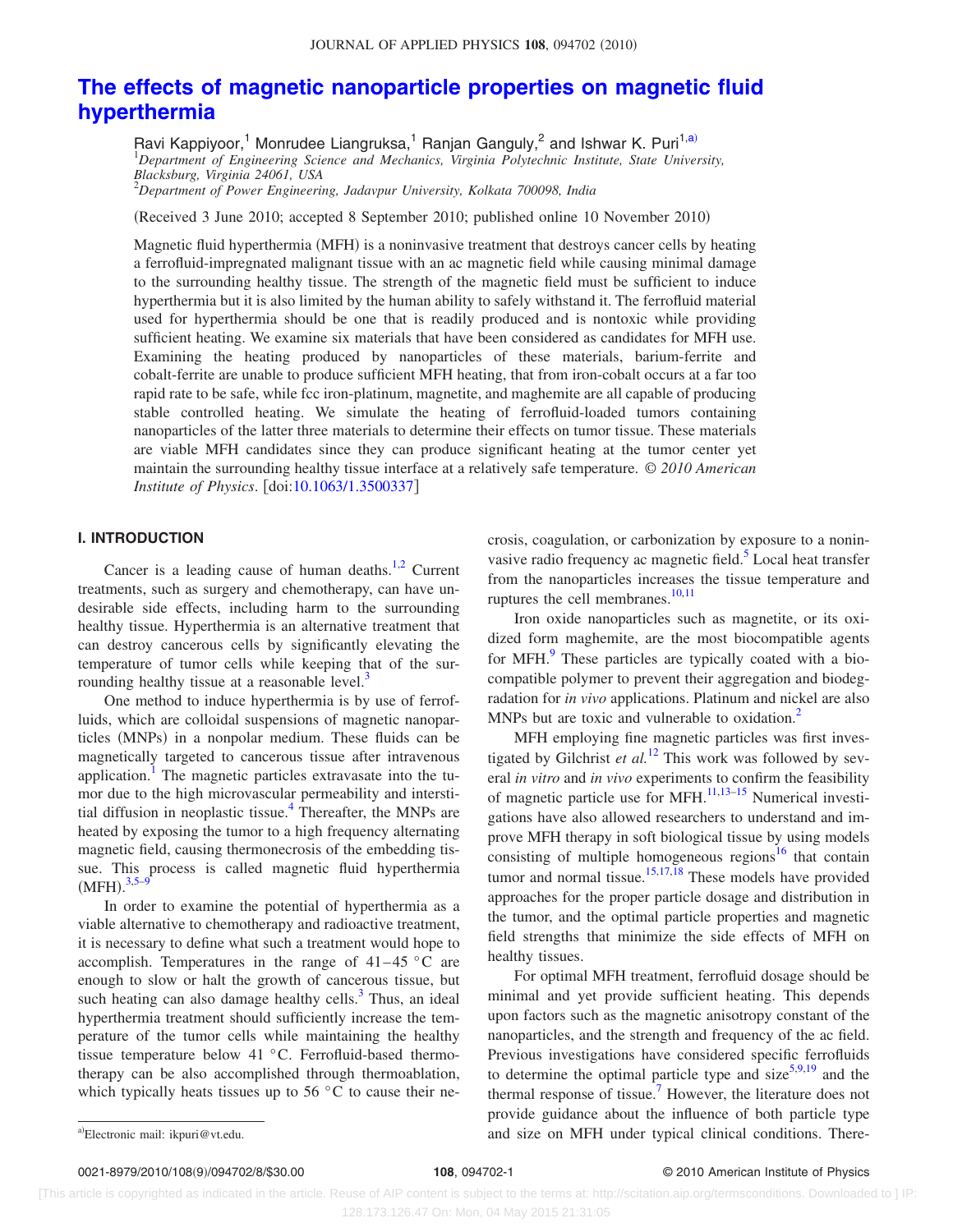fore, we focus on the appropriate use of MNPs to heat soft tissue using an ac magnetic field $9$  in this context.

When exposed to such an ac field, the MNPs dissipate magnetic energy into heat through both Brownian and Néel relaxations. Besides the strength and frequency of the alternating magnetic field, $^{20}$  the magnetic properties of an MNP also play an important role in heat generation and dissipation.<sup>9[,19](#page-8-14)</sup> We account for the particle size distribution, saturation magnetization, and the material anisotropy constant. Since iron nanoparticles have both a large saturation magnetization<sup>[21](#page-8-17)</sup> and a high Curie temperature (of 1043 K),<sup>21</sup> we consider iron and iron compound nanoparticles as pri-mary choices for MFH.<sup>9,[19](#page-8-14)</sup> Changing the nanoparticle size can significantly alter the ability of an MNP to generate heat, $9,22$  $9,22$  making the determination of an optimum nanoparticle size necessary for a specified set of conditions.

Here, we present a thermodynamic analysis of ferrofluid magnetic heating and compare the performance of six different types of ferrofluids, namely those containing magnetite  $(FeO·Fe<sub>2</sub>O<sub>3</sub>)$ , maghemite  $(\gamma$ -Fe<sub>2</sub>O<sub>3</sub>), iron-platinum (FePt), iron-cobalt (FeCo), barium-ferrite  $(BaFe<sub>2</sub>O<sub>4</sub>)$ , and cobaltferrite ( $\text{CoFe}_2\text{O}_4$ ). We examine their performance for different magnetic field strengths, frequencies and particle radii. Thereafter, we investigate the heating of a tumor and the surrounding healthy tissue with suitable MFH ferrofluid candidates.

#### **II. ANALYSIS OF MAGNETIC HEATING**

#### **A. Thermodynamic analysis**

For a constant density system and an adiabatic process,<sup>9</sup>

$$
dU = \delta Q + \delta W = \delta W = \vec{H} \cdot d\vec{B},\tag{1}
$$

where  $dU$  denotes the internal energy change,  $\delta Q$  the heat input,  $\delta W$  the work done on the system,  $\vec{H}$  the magnetic field intensity, and  $\vec{B}$  the magnetic field. Upon integration,

<span id="page-2-1"></span>
$$
\Delta U = -\mu_0 \oint M dH. \tag{2}
$$

Here,  $\mu_0$  denotes the permeability of free space and *M* the magnetization of the material. Since an oscillating magnetic field is required to produce the Brownian and Néel relaxations during MFH, we assume that

$$
H(t) = H_0 \cos(\omega t),\tag{3}
$$

Using the Langevin equation<sup>23</sup> the magnetization of the nanoparticles

$$
M_0(t) = M_{sat}\varphi\{\coth[L(t)] - 1/L(t)\}, \text{ where} \tag{4}
$$

where  $M_{sat}$  denotes saturation magnetization of the material. The Langevin parameter  $L(t)$  is defined as

$$
L(t) = (4\pi R^3/3)\mu_0 M_{sat}H(t)/(kT),
$$
\n(5)

<span id="page-2-5"></span>where  $R$  is the nanoparticle radius,  $k$  the Boltzmann constant  $(1.38 \times 10^{-23} \text{ J K}^{-1})$ , and *T* the absolute temperature (Kelvin). The ferrofluid susceptibility

$$
\chi_0 = M_0(t)/H(t), \quad \chi' = \chi_0/[1 + (\omega \tau)^2],
$$

<span id="page-2-4"></span>TABLE I. Physical properties of soft tissue (Ref. [19](#page-8-14)).

| <b>Tissue</b>   | D<br>$(kg/m^3)$ | $(W/m/{}^{\circ}C)$ | (J/kg/°C) | $W_h$<br>$(s^{-1})$ |
|-----------------|-----------------|---------------------|-----------|---------------------|
| Tumor (w/o MNP) | 1060            | 0.502               | 3600      | 6.4                 |
| <b>Blood</b>    | 1000            | N/A                 | 4180      | 6.4                 |

$$
\chi'' = (\omega \tau \chi_0) / [1 + (\omega \tau)^2],\tag{6}
$$

where  $\chi'$  and  $\chi''$  denote the real and imaginary components of the complex ferrofluid susceptibility  $\chi = \chi' - i\chi''$ . Here,  $\tau$ refers to the relaxation time of the ferrofluid that is dependent on its material properties, and  $\omega$  the angular frequency of the ac magnetic field. Thus, the particle magnetization

<span id="page-2-0"></span> $M(t) = H_0[\chi' \cos(\omega t) + \chi'' \sin(\omega t)].$  (  $(7)$ 

Substituting Eq.  $(7)$  $(7)$  $(7)$  into Eq.  $(2)$  $(2)$  $(2)$ ,

$$
\Delta U = \omega \mu_0 H_0^2 \chi'' \int_0^{2\pi/\omega} \sin^2(\omega t) dt.
$$
 (8)

The power dissipation, *P*, due to magnetic heating is the product  $f\Delta U$ , i.e.,

$$
P = f\Delta U = \mu_0 \pi \chi'' f H_0^2,\tag{9}
$$

where  $f = \omega/2\pi$ .

#### **B. Parametric investigation**

We now investigate the influence of  $H_0$ ,  $f$ , and  $R$  on MFH by assuming a lumped ferrofluid dosed tissue system. Its temperature variation<sup>9</sup>

$$
dT/dt = P/(\rho c),\tag{10}
$$

<span id="page-2-2"></span>where  $\rho$  and  $c$  denote the ferrofluid density and heat capacity, respectively. Equation ([10](#page-2-2)) is expressed in terms of a nondimensional temperature rise parameter

<span id="page-2-3"></span>
$$
(dT/dt)^* = (dT/dt)[R^2/(T_i\alpha)] = (\Delta T/\Delta t)[R^2/(T_i\alpha)] = \Delta T^* / \Delta t^*
$$
  
=  $[\mu_0 \pi \chi_0 H_0^2/(\rho c T_i)] (fR^2/\alpha) \{2\pi f \pi [1 + (2\pi f \tau)^2]\}$   
=  $t^* / (JF_0),$  (11)

where  $T_i$  denotes the initial temperature,  $\alpha$  the thermal diffusivity of the tumor, and the  $*$  stands for nondimensional parameter. The Joule number *J* represents the ratio of the heating energy to the magnetic field energy,  $t^*$  is a normalized time, and  $F_0$  the Fourier number defined as

$$
F_0 = \alpha/(fR^2)
$$
,  $J = (\rho cT_i)/(\pi \mu_0 \chi_0 H_0^2)$ , and  
 $t^* = (2\pi f \tau)/[1 + (2\pi f \tau)^2]$ . (12)

Equation  $(11)$  $(11)$  $(11)$  shows that the rate of change in ferrofluid temperature depends inversely on *J*. Hence, if the material and the particle size are specified and the frequency is held constant,  $(dT/dt)^*$  varies quadratically with  $H_0$ . Next, we examine the behavior of  $t^*/F_0$  for a representative MNP radius  $R = 5$  nm,  $\alpha = 0.132$  mm<sup>2</sup>/s, determined from the mate-rial properties in Table [I,](#page-2-4)<sup>[19](#page-8-14)</sup> and an MNP volume fraction  $\varphi$  $= 2 \times 10^{-4}$ . The initial tumor temperature *T*<sub>i</sub> is assumed to be 37 °C. Figure [1](#page-3-0) shows that  $t^*/F_0$ , thus  $dT/dt$ , varies qua-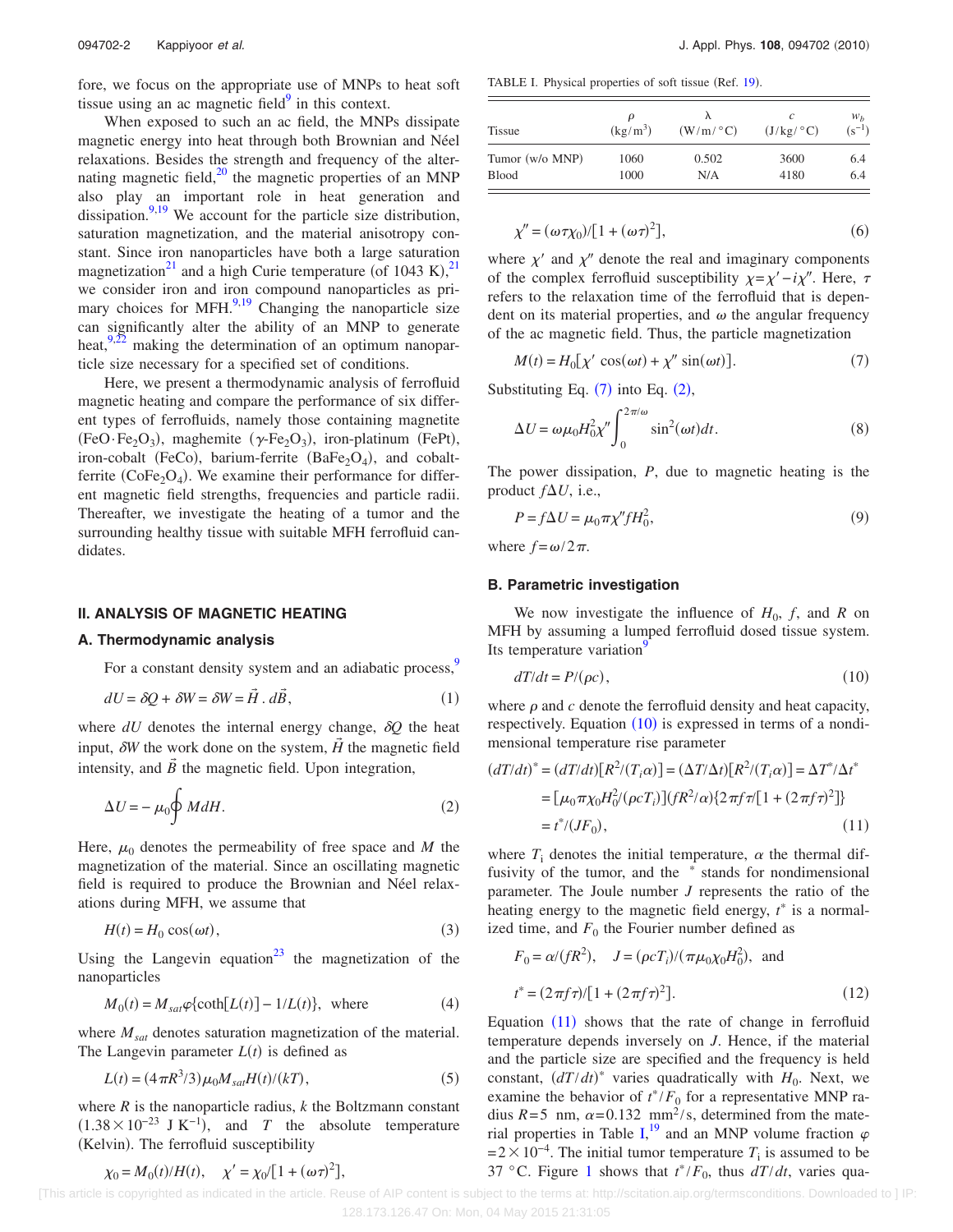<span id="page-3-0"></span>

FIG. 1. Dependence of  $(t^*/F_0) = J(dT/dt)^*$  on the frequency of the magnetic field for a constant *J*. The MNP radius  $R=5$  nm,  $\alpha=0.132$  mm<sup>2</sup>/s with tissue properties as described in Table [I.](#page-2-4)

dratically with the frequency when the field strength, i.e., *J*, is held constant. Therefore, MFH treatment is more effective at higher magnetic field strengths and frequencies with the limitation that high frequencies and strong magnetic fields can cause significant adverse affects on the human body above a maximum threshold.

#### **C. Heating profiles of different ferrofluids**

<span id="page-3-3"></span>The power dissipation from a nanoparticle depends upon its magnetic susceptibility, which in turn is related to the ferrofluid relaxation time. Brownian relaxation occurs when the particle spins to align itself with the magnetic moment, while Néel relaxation occurs when the magnetic moment spins within the crystal structure of the nanoparticle, $9$  where

<span id="page-3-1"></span>
$$
\tau_B = 4\,\eta\pi (R+\delta)^3 / kT,\tag{13}
$$

<span id="page-3-2"></span>
$$
\tau_N = \sqrt{\pi/2} \,\tau_0 \, \exp[4\kappa \pi R^3/(3k) \, \sqrt{4\kappa \pi R^3/(3k)}],\tag{14}
$$

where  $\eta$  denotes the viscosity of the matrix fluid,  $\delta$  the thickness of surfactant layer,  $\tau_0$  the Larmor time constant  $(=1)$  $\times 10^{-9}$  s), and  $\kappa$  the anisotropy constant. Both the Brownian and Néel relaxation times, denoted, respectively, by  $\tau_B$  and  $\tau_N$ , influence the total relaxation time  $\tau$  of the particle, i.e.,

$$
1/\tau = 1/\tau_B + 1/\tau_N. \tag{15}
$$

We note from Eqs.  $(5)$  $(5)$  $(5)$ ,  $(13)$  $(13)$  $(13)$ , and  $(14)$  $(14)$  $(14)$  that both  $M_{sat}$  and  $\kappa$ , which are material properties, contribute to the dissipated power. Therefore, we employ Eq.  $(10)$  $(10)$  $(10)$  to simulate the heating rates with different materials of varying particle sizes.

The maximum safe field strength that can be applied to humans is 15 kA/m. $3$  For this reason, the simulated field strengths are specified to be 5, 10, and 15 kA/m. Frequencies of 150, 300, and 450 kHz are simulated to maintain the product *H*•*f* below the maximum threshold value of 4.85  $\times 10^{10}$  kA turns/(m s) allowable for humans.<sup>[2](#page-3-3)4</sup> Figures 2 and [3](#page-4-0) show that higher frequencies and magnetic field strengths induce greater hyperthermia. However, taking patient safety into account, only values in the middle range of both the frequency and field strength are further investigated (i.e., 300 kHz and 10 kA/m, respectively).



FIG. 2. Rate of change in temperature with respect to MNP radius for different  $H_0$  and a constant 300 kHz magnetic field frequency for different MNP materials: (a) magnetite, (b) maghemite, (c) iron-platinum, (d) iron-cobalt, (e) barium-ferrite, (f) cobalt-ferrite.

 <sup>[</sup>This article is copyrighted as indicated in the article. Reuse of AIP content is subject to the terms at: http://scitation.aip.org/termsconditions. Downloaded to ] IP: 128.173.126.47 On: Mon, 04 May 2015 21:31:05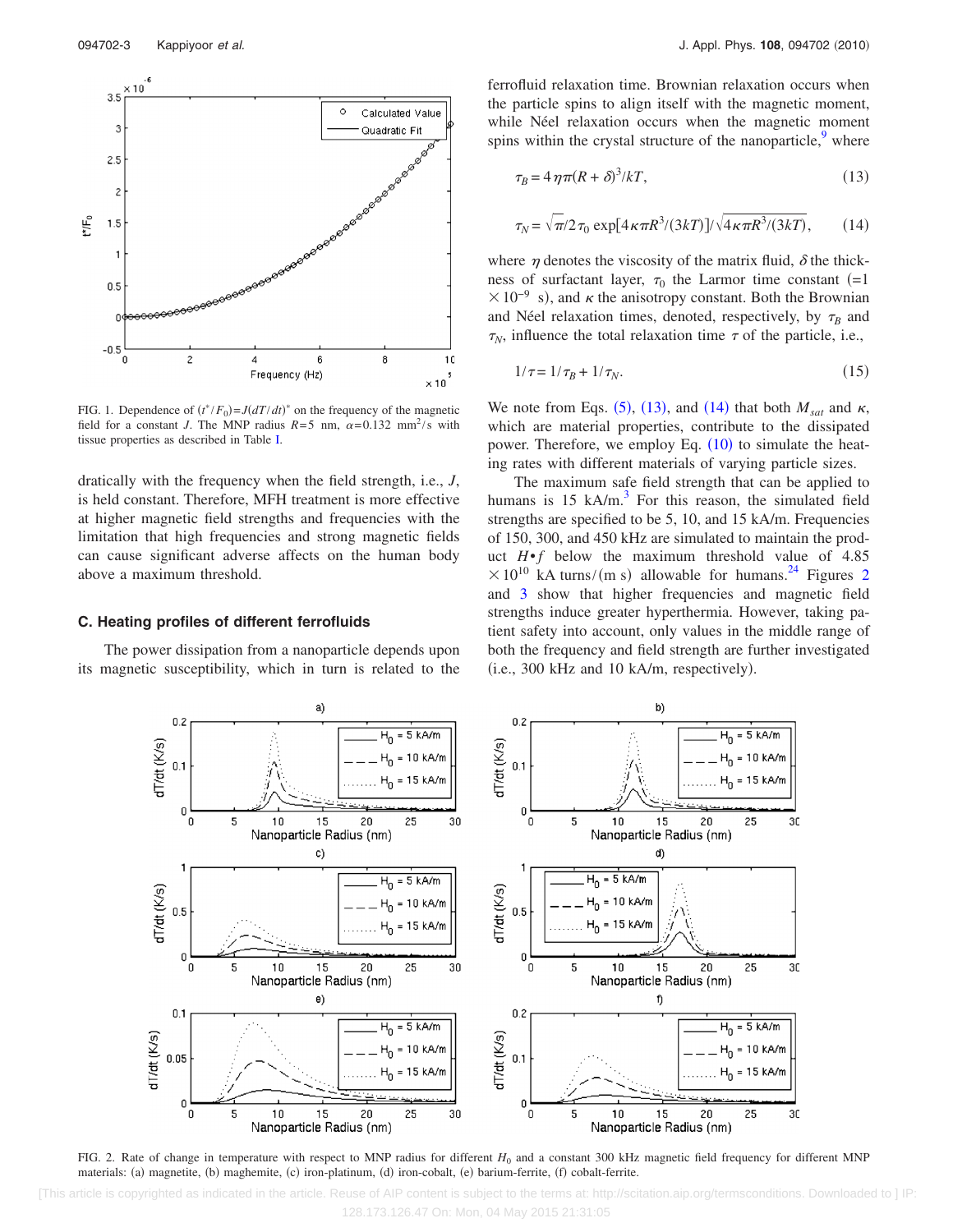<span id="page-4-0"></span>

FIG. 3. Rate of change in temperature with respect to MNP radius for different magnetic field frequencies and constant *H*<sub>0</sub>=10 kA/m for different MNP materials: (a) magnetite, (b) maghemite, (c) iron-platinum, (d) iron-cobalt, (e) barium-ferrite, (f) cobalt-ferrite.

#### **D. Influence of nanoparticle radius**

As seen from Eqs.  $(13)$  $(13)$  $(13)$  and  $(14)$  $(14)$  $(14)$ , the nanoparticle size also plays an important role in determining the amount of heating that an MFH treatment can provide. Figures [2](#page-3-3) and [3](#page-4-0) show that each material has a critical radius for which *dT*/*dt* is maximum. This radius is recorded in the last column of Table [II](#page-4-1) for the various materials. MNPs made of  $BaFe<sub>2</sub>O<sub>4</sub>$ and  $\text{CoFe}_2\text{O}_4$ , are not suitable for MFH, since the maximum rate of temperature change for these materials is far too low. FeCo MNPs produce temperature changes that are too rapid to be safe for inducing controlled MFH. The remaining three MNPs are capable of producing reasonably rapid, yet controlled, temperature changes. Therefore, we examine the interaction of these latter three candidate materials with biological tissue.

We also consider the range of polydispersion that each type of material allows. Figures [2](#page-3-3) and [3](#page-4-0) show that some materials provide significant heating over a wider range of nanoparticle sizes than others do. For instance, large rates of temperature change occur over a wider range of radii for fcc

<span id="page-4-1"></span>TABLE II. Properties of MNPs ( Refs. [9](#page-8-5) and [19](#page-8-14)).

| TABLE II. Properties of MNPs (Refs. 9 and 19). |                 |                                   |                                   |           |  |  |  |  |
|------------------------------------------------|-----------------|-----------------------------------|-----------------------------------|-----------|--|--|--|--|
| $M_{sat}$<br>(kA/m)                            | к<br>$(kJ/m^3)$ | $\mathcal{C}_{0}^{2}$<br>(J/kg/K) | $\boldsymbol{\rho}$<br>$(kg/m^3)$ | R<br>(nm) |  |  |  |  |
| 446                                            | 23              | 670                               | 5180                              | 9.5       |  |  |  |  |
| 1140                                           | 206             | 327                               | 15 200                            | 6.4       |  |  |  |  |
| 414                                            | 4.7             | 746                               | 4600                              | 11.7      |  |  |  |  |
| 1790                                           | 1.5             | 172                               | 8140                              | 17.0      |  |  |  |  |
| 425                                            | 180             | 700                               | 4907                              | 7.5       |  |  |  |  |
| 380                                            | 300             | 650                               | 5280                              | 7.6       |  |  |  |  |
|                                                |                 |                                   |                                   |           |  |  |  |  |

FePt than for magnetite and maghemite. Defining  $T'_{1/2}$  as half of the maximum value of *dT*/*dt*, the range of nanoparticle sizes that produce a temperature change rate greater than or equal to  $T'_{1/2}$  are reported in Table [III](#page-4-2) for  $H_0 = 10 \text{ kA/m}$  and *f* = 300 kHz.

For BaFe<sub>2</sub>O<sub>4</sub>, CoFe<sub>2</sub>O<sub>4</sub>, and fcc FePt, the induced temperature change rate is a reasonable fraction of the maximum temperature change over a range of over 5 nm. However, materials such as magnetite  $(FeO·Fe<sub>2</sub>O<sub>3</sub>)$  and maghemite  $(\gamma$ ·Fe<sub>2</sub>O<sub>3</sub>) have a much smaller size range ( $\approx$ 1.6 nm). This indicates that if magnetite and maghemite were to be used for MFH, the MNPs would have to be more monodisperse for adequate heating to occur while an MFH treatment using fcc FePt could allow for a larger polydisperse range of particle sizes.

#### **III. ANALYSIS OF TISSUE HEATING IN MFH**

#### **A. Tumor model**

Having identified the factors that influence the heating of different MNPs, we now examine tissue heating in an MFH

<span id="page-4-2"></span>TABLE III. Allowable range of polydispersion of nanoparticles.

| Magnetic solid                   | $T'_{1/2}$<br>(K/s) | $r_{min}$<br>(nm) | $r_{max}$<br>(nm) |
|----------------------------------|---------------------|-------------------|-------------------|
| Magnetite                        | 0.0547              | 8.8               | 10.4              |
| fcc FePt                         | 0.1198              | 4.5               | 10.2              |
| Maghemite                        | 0.0565              | 10.9              | 12.5              |
| FeCo                             | 0.2750              | 15.9              | 18.0              |
| CoFe <sub>2</sub> O <sub>4</sub> | 0.0235              | 4.8               | 12.9              |
| BaFe <sub>2</sub> O <sub>4</sub> | 0.0282              | 5.4               | 11.3              |
|                                  |                     |                   |                   |

 [This article is copyrighted as indicated in the article. Reuse of AIP content is subject to the terms at: http://scitation.aip.org/termsconditions. Downloaded to ] IP: 128.173.126.47 On: Mon, 04 May 2015 21:31:05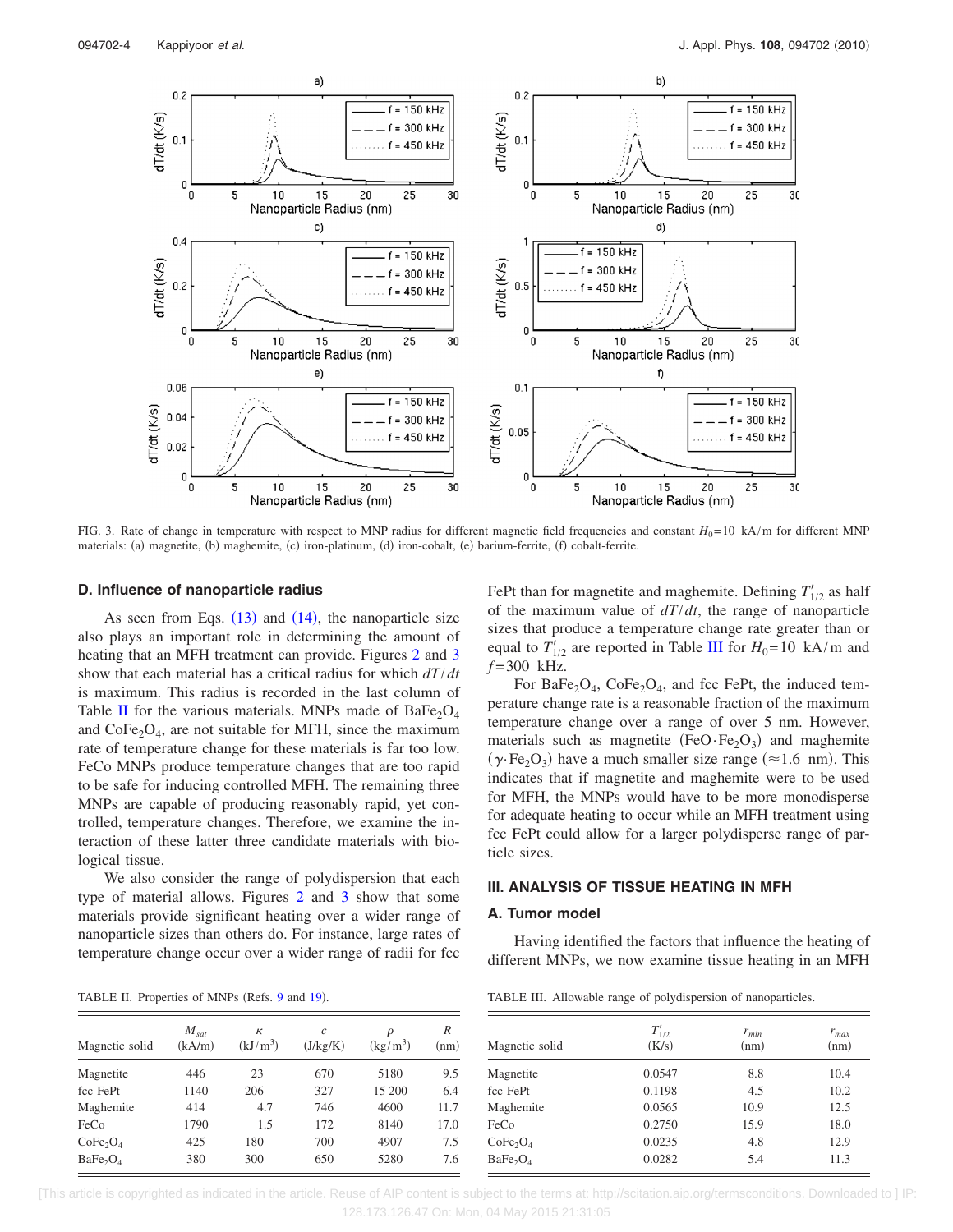<span id="page-5-0"></span>

FIG. 4. Schematic diagram of a ferrofluid-loaded tumor. The shaded inner cross section represents tumor tissue loaded with MNPs, and the outer cross section the surrounding healthy tissue without MNPs.

application for the idealized geometry of a spherical tumor tissue shown in Fig. [4.](#page-5-0) The tumor is selectively loaded with MNPs while the healthy tissue surrounding it contains no nanoparticles. A perfusion term considers heat transfer to the blood as being proportional to the volumetric blood flow and the difference between the local tissue and the arterial temperatures.<sup>25,[26](#page-8-22)</sup> The blood temperature is always 37 °C, a reasonable assumption since it travels rapidly enough to be relatively unaffected by any heating. $^{27}$  The blood perfusion is homogeneous throughout the healthy and affected tissue, since blood capillaries are typically homogeneously distributed in the tissue bed. $28$  The MNP-loaded tissue experience a volumetric heating under an alternating magnetic field, while the perfusing blood abstracts heat from the tissue as long as the tissue temperature is above a threshold (the basal body temperature). In order to determine the heating of biological tissue, we use a mathematical model based on the Pennes bioheat transfer equation,  $\frac{19}{2}$  i.e.,

<span id="page-5-1"></span>
$$
\rho_1 c_1 (\partial T_1 / \partial t) = (\lambda_1 / r^2) \partial / \partial r (r^2 \partial T_1 / \partial r) + w_{b1} \rho_b c_b (T_b - T_1)
$$
  
+  $q_{met} + P, \quad 0 \le r \le r_a,$  (16)

and

<span id="page-5-2"></span>
$$
\rho_2 c_2(\partial T_2/\partial t) = (\lambda_2/r^2) \partial/\partial r(r^2 \partial T_2/\partial r)
$$
  
+  $w_{b2}\rho_b c_b(T_b - T_2) + q_{met}$ ,  $r_a < r \le r_o$ , (17)

where  $r$  denotes the radial distance,  $\lambda$  the thermal conductivity,  $w_b$  the blood perfusion,  $q_{met}$  metabolic heat generation (taken as 540 W), and the subscripts 1, 2, and *b* stand for tumor tissue loaded with MNPs, tumor tissue without MNPs, and blood, respectively. The values for  $\rho_2$  and  $c_2$  are pro-vided in Table [I](#page-2-4) while  $\rho_1 = (1 - \varphi)\rho_2 + \varphi\rho$  and  $c_1 = (1 - \varphi)c_2$  $+ \varphi c$ , where  $\rho$  and *c*, respectively, denote the density and heat capacity of the nanoparticle being used. As illustrated in Fig. [4,](#page-5-0) *ra* denotes the radius of the region of tumor tissue loaded with MNPs, and  $r<sub>o</sub>$  the domain of the model. The inner boundary condition for Eq. ([16](#page-5-1)) is imposed through a zero temperature gradient due to spherical symmetry at *r*=0. A convection heat balance boundary condition is imposed at the interface of the edge of the healthy tissue at  $r=r_0$ . An initial condition that assumes a uniform temperature distribution equal to the arterial blood temperature  $(37 \degree C)$ , precedes the application of the alternating magnetic field. A finite difference scheme is used to solve Eqs.  $(16)$  $(16)$  $(16)$  and  $(17)$  $(17)$  $(17)$ . The solution methodology is described in Appendix. The

<span id="page-5-3"></span>

FIG. 5. Evolution of the temperature at the center of a 10 mm tumor over time for continuous hyperthermia with  $H_0 = 10 \text{ kA/m}$  and a frequency *f* = 300 kHz. The MNP radius corresponds to the critical radius *R* reported in Table [II.](#page-4-1)

simulation is conducted with a homogeneous grid of 500 cells, which provides grid independent results.

#### **B. Influence of nanoparticles material on tumor heating**

Simulations are conducted with identical loadings ( $\varphi$  $= 0.02\%$ ) of the three different nanoparticle materials. The material properties for the tissue are described in Table [I](#page-2-4) and those for the MNPs required to determine *P* are taken from several sources in the literature and listed in Table  $\mathbb{H}^{9,19,29}$  $\mathbb{H}^{9,19,29}$  $\mathbb{H}^{9,19,29}$  $\mathbb{H}^{9,19,29}$  $\mathbb{H}^{9,19,29}$ We assume that the MNPs are monodispersed and have a size equal to the critical radius at which *dT*/*dt* is maximum (as discussed in Sec. II D; the radius  $R$  is reported in Table [II](#page-4-1), that the imposed magnetic field has a strength of *H*  $= 10$  kA/m and a frequency of  $f = 300$  kHz, the ferrofluid has a viscosity of  $6.53 \times 10^{-4}$  Pa s at 37 °C, and the surfactant thickness is 1 nm. $^{17}$  Each simulation is performed until the tissue temperature reaches a steady state. For the sake of illustration,  $r_a = 1$  cm while  $r_o = 10$  cm. A steady blood infusion rate of 6.4 s<sup>-1</sup> is assumed for all the simulations.<sup>9</sup>

#### *1. Magnetite*

The material constants for magnetite $9$  in Table [II](#page-4-1) are used to obtain the results shown in Figs. [5](#page-5-3) and [6.](#page-6-0) The temporal evolution of the tumor center temperature presented in Fig. [5](#page-5-3) shows a rapid initial increase which soon stabilizes to a nearly constant value. The maximum temperature reached by magnetite particles is slightly greater than 47 °C at the tumor center, which is well above the minimum required temperature required for MFH. Figure [6](#page-6-0) shows that the temperature at  $r=1$  cm, i.e., at the tumor-healthy tissue interface, reaches a maximum value of  $\approx$  40 °C. This implies that while almost all of the tumor tissue can be subjected to hyperthermia, no healthy tissue will be damaged, since the temperatures lie below 41  $\degree$ C for  $r > 1$  cm.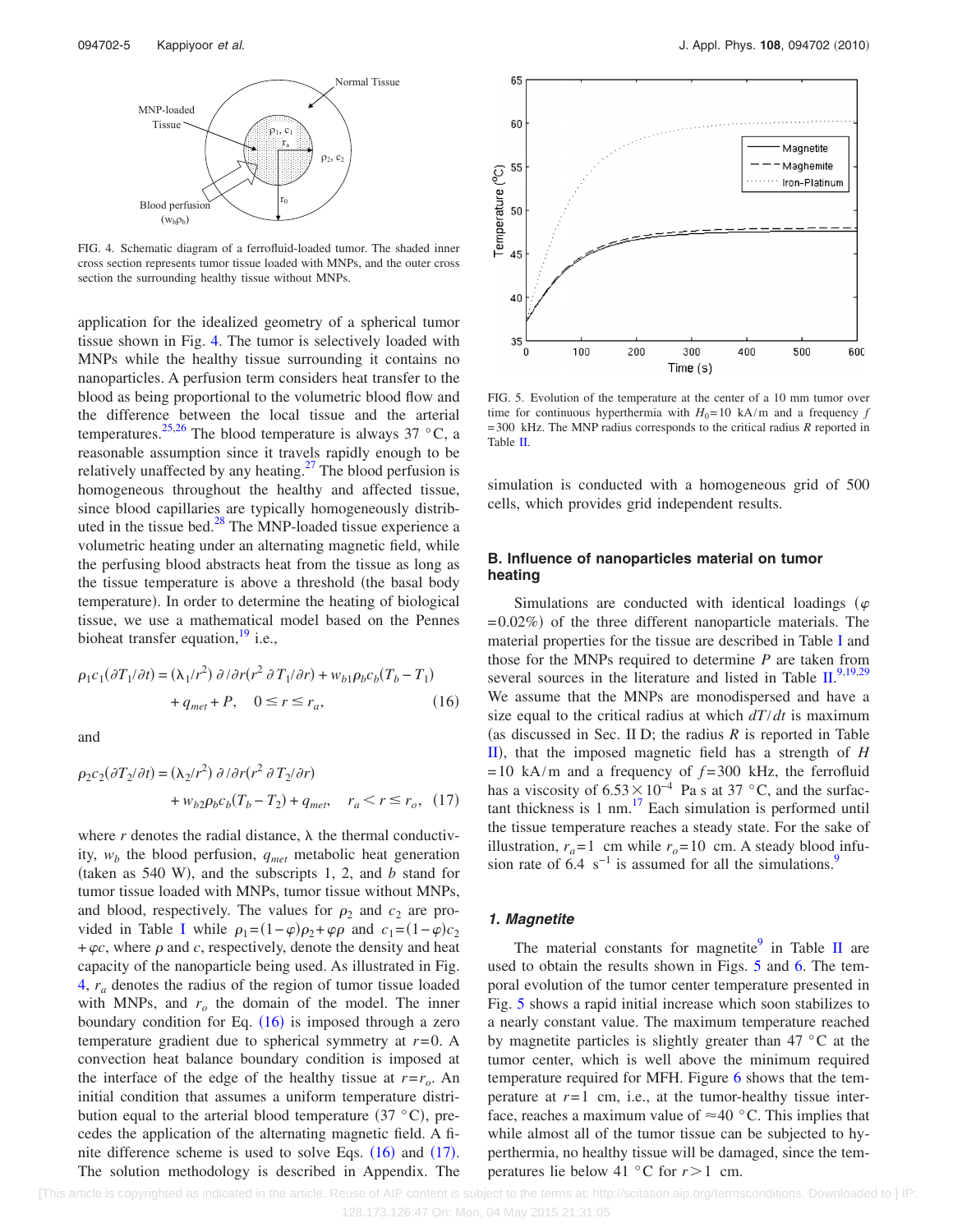<span id="page-6-0"></span>

FIG. 6. Radial temperature distribution after 600 s of continuous heating for a 10 mm tumor. Other parameters are as described in Fig. [5.](#page-5-3)

#### *2. Iron-platinum*

The material properties for fcc FePt are obtained from the literature.<sup>19</sup> Figure [5](#page-5-3) shows that the temperature increase during MFH with fcc FePt is significantly more rapid than with magnetite. However, the eventual steady state temperatures are almost equivalent even though FePt produces slightly higher heating. At the tumor center, the temperature rises to above 60 °C while it is  $\approx$  47 °C at the tumor-healthy interface. The temperature falls below 41 °C a short distance of 1.28 cm removed from the interface into the healthy tissue. This has the unintended consequence of harming a small section of the surrounding tissue along with the tumor cells.

#### *3. Maghemite*

Figure [5](#page-5-3) shows that maghemite MNPs induce slightly slower heating of the tissue than with magnetite. At the tumor center, the temperature increases to just above 47 °C. The temperature at the tumor-healthy interface is  $\approx$ 41 °C. This is promising since all of the tumor cells reach a high enough temperature to induce hyperthermia while the surrounding healthy tissue is preserved.

#### **C. Effects of tumor size**

While these results, especially those for magnetite and fcc FePt, are in good agreement with some literature,<sup>19</sup> other investigations indicate that the temperature increases for these cases might be much smaller. $3\overline{0}$  In order to reconcile these differences, we simulate MFH for a smaller tumor with  $r_a = 5$  mm but keeping the other conditions the same. Figures [7](#page-6-1) and [8](#page-6-2) show the corresponding temporal growth of the tissue center temperature, and the steady state temperature distribution, respectively. Since the tumor radius is now half its previous value, the number of nanoparticles it contains decreases by an eighth. This produces significantly lower heating, which is evident by comparing Figs. [5](#page-5-3) and [7](#page-6-1) or Figs. [6](#page-6-0) and [8.](#page-6-2) In Fig. [7,](#page-6-1) the tumor center temperature increases at a slower rate for all the three nanoparticles.

<span id="page-6-1"></span>

FIG. 7. Time evolution of the temperature at the center of a 5 mm tumor for continuous hyperthermia using  $H_0 = 10 \text{ kA/m}$  and a frequency *f* = 300 kHz. The MNP radius corresponds to the critical radius *R* reported in Table [II.](#page-4-1)

However, a quasisteady state is reached sooner for the 5 mm radius tumor than its 10 mm counterpart. Comparison of Figs. [7](#page-6-1) and [8](#page-6-2) indicates that the temperatures both at tumor center and tumor-healthy tissue interface are lower for the 5 mm radius tumor.

The simulations indicate that tumor size has a significant effect on the ability of MNPs to heat cancerous tissue. While iron-platinum is still capable of producing hyperthermia for the smaller radius tumor, neither magnetite nor maghemite produce enough heating for the tumor-healthy interface to reach 41 °C. The temperature at the tumor-healthy interface is presented in Fig. [9](#page-7-0) for a range of tumor radii. Ironplatinum produces hyperthermia at tumor sizes of 5 mm or larger but magnetite and maghemite require tumor sizes of 11 mm and 10 mm, respectively, in order to effectively expose all of the cancer cells to MFH. To treat tumor sizes smaller than 5 mm would require an increase in the ferrofluid volume fraction, since increasing the magnetic field strength

<span id="page-6-2"></span>

FIG. 8. Radial temperature distribution after 600 s of continuous heating for a 5 mm tumor. Other parameters are as described in Fig. [5.](#page-5-3)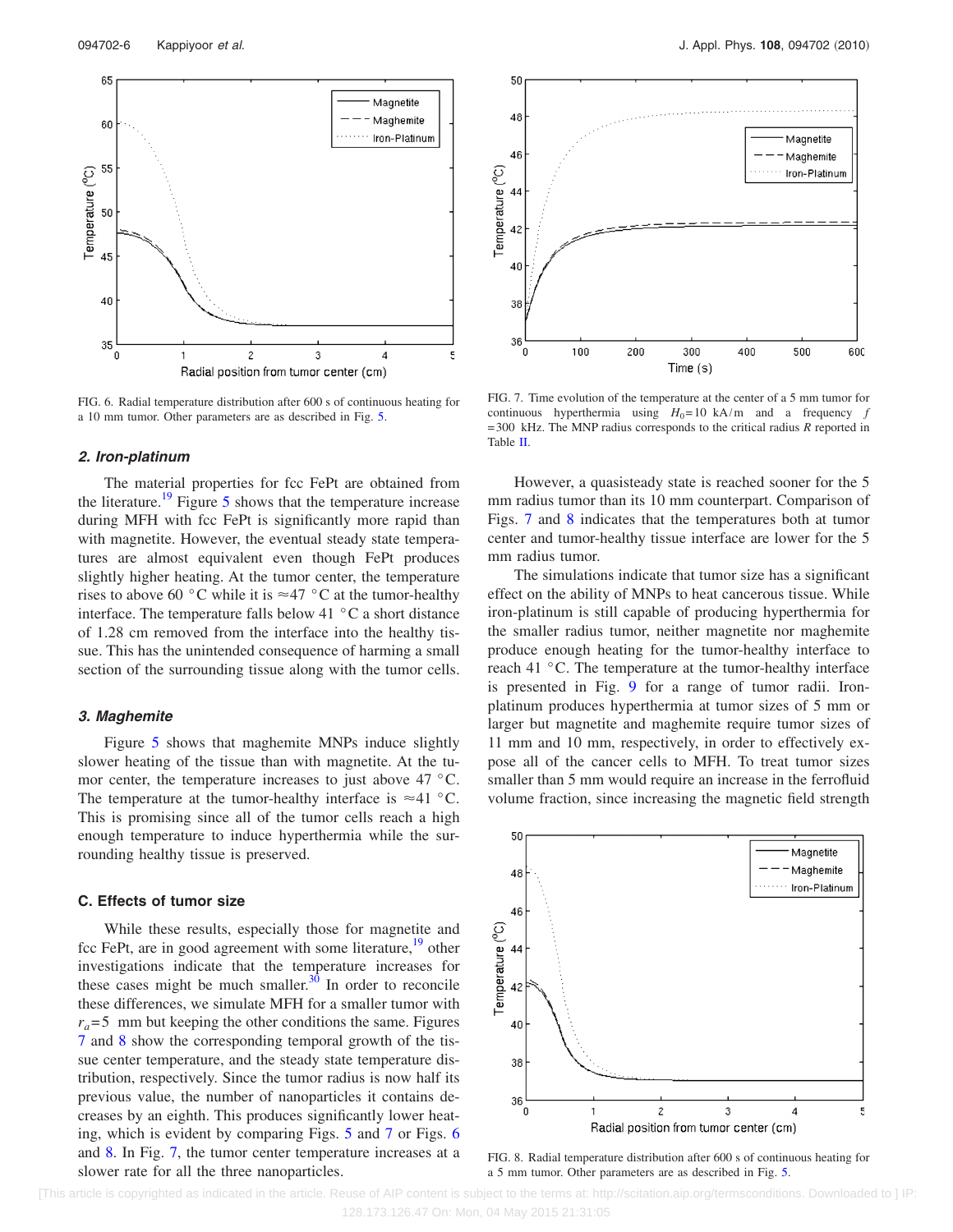<span id="page-7-0"></span>

FIG. 9. Temperature at the interface of the tumor and healthy tissue after 600 s of continuous hyperthermia as a function of the tumor radius.

or frequency might lead to unsafe conditions for the patient. Although the number of nanoparticles varies as  $r<sup>3</sup>$  for specified  $\varphi$ , the effect of changing radius on the temperature at the tumor-healthy interface does not scale similarly above *r* = 3 mm. As both the interface and average tumor temperatures increase, the heat loss from the tumor due to blood perfusion also increases. Thus, as the tumor radius becomes larger than 3 mm, the increase in the interface temperature is more gradual with increasing tumor size, as shown in Fig. [9.](#page-7-0)

In order to distinguish whether the enhanced heating is related to an increase in tumor size or occurs simply due to a larger number of nanoparticles, we simulated MFH for tumors with different radii and magnetite nanoparticle volume fractions. These results are shown through the contour plots in Fig. [10](#page-7-1) for tumor radii in the 0–30 mm range and particle volume fractions of 0%–0.04%. The vertical dotted line in Fig. [10](#page-7-1) represents the condition for magnetite particles described in Fig. [9.](#page-7-0) The interface temperature becomes less

<span id="page-7-1"></span>

FIG. 10. Contour plots of the temperatures at the tumor-healthy tissue interface for varying tumor sizes and the nanoparticle volume fractions  $\varphi$ . The vertical dotted line corresponds to the conditions reported in the magnetiteloaded tissue surface temperature plot of Fig. [9.](#page-7-0)

sensitive to larger tumor radii, which is consistent with Fig. [9,](#page-7-0) although the temperature always increases with increasing radius.

This loss of sensitivity of the interfacial temperature to tumor size is attributed to the increased perfusion heat loss for larger tumors, which is also more significant for smaller nanoparticle loading. For example, when the particle loading is lower than 0.005%, the tumor-healthy tissue interface temperature is virtually insensitive to increasing tumor radius when  $r_a > 0.8$  cm. To raise this temperature for larger tumors,  $\varphi$  must be increased. However, increasing  $\varphi$  for smaller tumors does not follow a similar trend. The implication is that it is not possible to induce hyperthermia in tumors that are exceedingly small. Figure  $10$  is useful as a quick guide to select suitable particle loadings that will heat a tumor of a particular size optimally. Combinations of  $\varphi$  and  $r_a$ selected from Fig. [10](#page-7-1) provide optimal MFH conditions, i.e., when only the tumor is treated and no healthy tissue is damaged.

#### **IV. CONCLUSIONS**

We investigated the thermal response of six ferrofluid materials, magnetite, maghemite, fcc iron-platinum, ironcobalt, barium-ferrite, and cobalt-ferrite, on a tissue undergoing MFH. Iron-cobalt MNPs induce temperature changes that are too large, whereas barium-ferrite and cobalt-ferrite MNPs do not provide enough heat to treat a tumor. The heating from MNPs dissipates within a relatively small distance from the center of a perfused tumor, which can be used advantageously to preserve the surrounding healthy tissue. Our simulations show that magnetite, fcc iron-platinum, and maghemite MNPs are well suited for MFH, making it possible to heat tumors above 41  $\degree$ C while keeping the surrounding healthy tissue temperatures below this value. The temperature at the tumor-healthy tissue interface falls below the threshold value for small tumor radii, which require larger MNP volume fractions for successful MFH. The tumor surface temperature increases as  $r_a^3$  for small tumors but this rate of increase declines at larger radii due to the more pronounced heat loss through blood perfusion.

#### **APPENDIX**

Since metabolic heat generation *qmet* is much smaller than the other terms in the governing equations (roughly 540) W over the entire human body), $19$  we neglect its effects. The boundary conditions to the partial differential equations are zero gradient at the center and a convection heat transfer at  $r=r_0$ , while the initial condition is a uniform temperature distribution equal to the arterial blood temperature  $(37 \text{ °C})$ .

In order to solve Eqs. ([16](#page-5-1)) and ([17](#page-5-2)) for  $T_1$  and  $T_2$ , we consider

<span id="page-7-2"></span>
$$
\rho_1 c_1(\partial T_1/\partial t) = (\lambda_1/r^2) \partial/\partial r(r^2 \partial T_1/\partial r) + w_{b1}\rho_b c_b(T_b - T_1) + P, \quad 0 \le r \le r_a,
$$
\n(A1)

<span id="page-7-3"></span>
$$
\rho_2 c_2(\partial T_2/\partial t) = (\lambda_2/r^2) \partial/\partial r(r^2 \partial T_2/\partial r) + w_{b2}\rho_b c_b(T_b - T_2), \quad r_a < r \le r_o,\tag{A2}
$$

 [This article is copyrighted as indicated in the article. Reuse of AIP content is subject to the terms at: http://scitation.aip.org/termsconditions. Downloaded to ] IP: 128.173.126.47 On: Mon, 04 May 2015 21:31:05